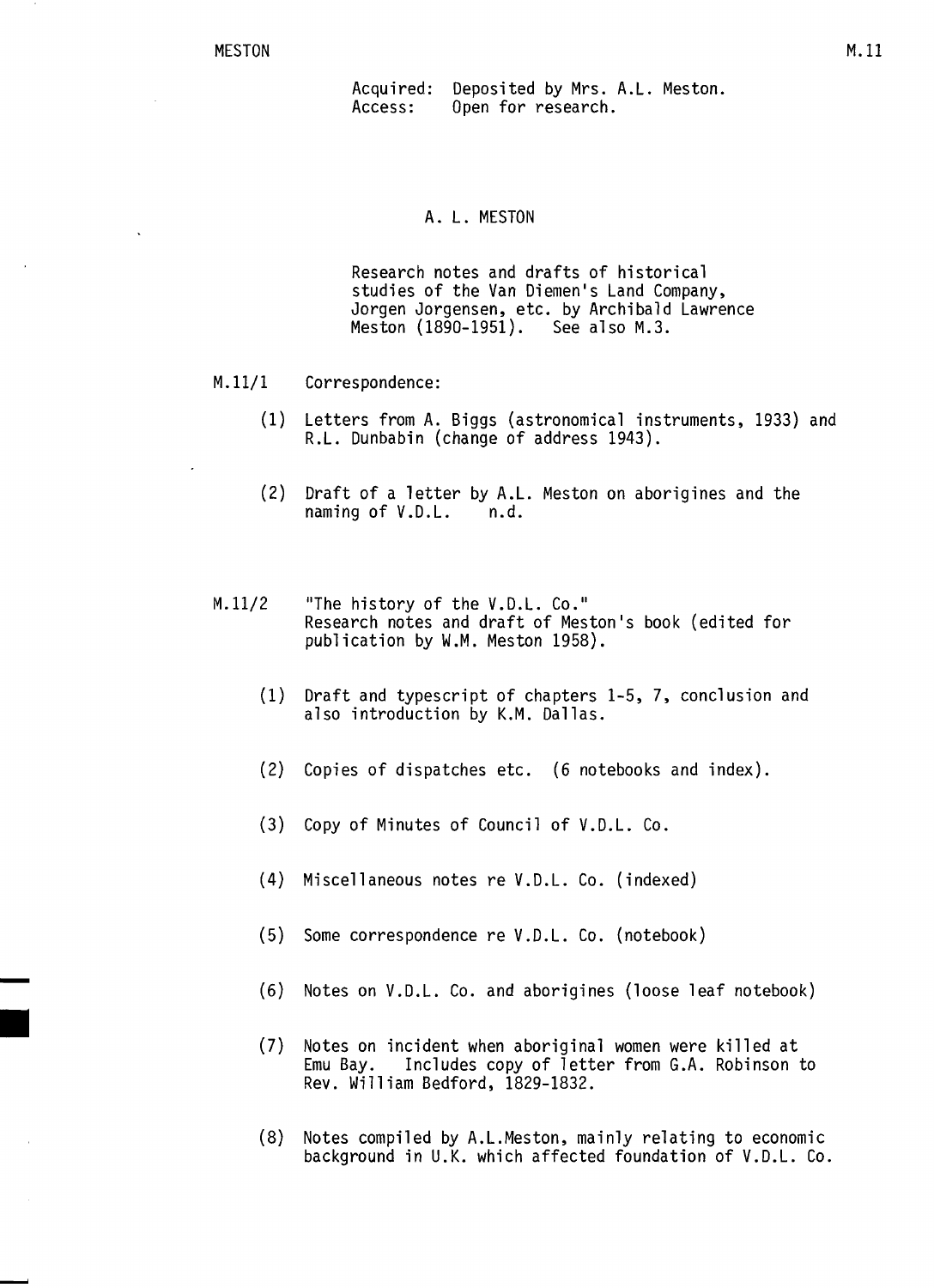- *M.11/3* Jorgen Jorgenson
	- (1) Correspondence relating to Jorgen Jorgensen.
	- (2) Copies of diaries of J. Jorgensen, including Journey to Ouse Plateau, Repat of Jorgensen to V.D.L. Co. on route between Hobart and Circular Head, and Journal kept while exploring from Circular Head to the Pieman River, 1826-7.
	- (3) Two articles by A.L. Meston on Jorgensen.
- M.1l/4 Press cuttings of articles on V.D.L. Co. published by Advocate 3 Nov. 1925 5 February 1927 and miscellaneous cuttings re birds on Bass Strait Islands. (volume).

## *M.11/5* Cradle Mountain:

- (1) Ms "Cradle Mountain" by R.E. Smith, with notes on wild life and climate by Gustav Weindorfer. 7 Aug. 1937. (Typescript, bound).
- (2) Miscellaneous papers re Cradle Mountain comprising correspondence re Franz Malcher, translation from Malcher's account of his trip to Tasmania, March 1914, notes on wild animals by G. Weindorfer and copy of his birth certificate, and copy of "Trip to the Summit of Cradle Mountain" by W.D. Weston, published in Examiner, Feb-March 1891 and miscellaneous notes.
- *M.11/6* Notes on place names of Tasmania
- M.11/7 Notes on William Clark
- M.11/8 Inscriptions on some graves in Richmond Anglican cemetery<br>copies by A.L. Meston. n.d. copies by  $A.L.$  Meston.
- M.11/9 Notes on stone age man and aborigines. (Notebook).